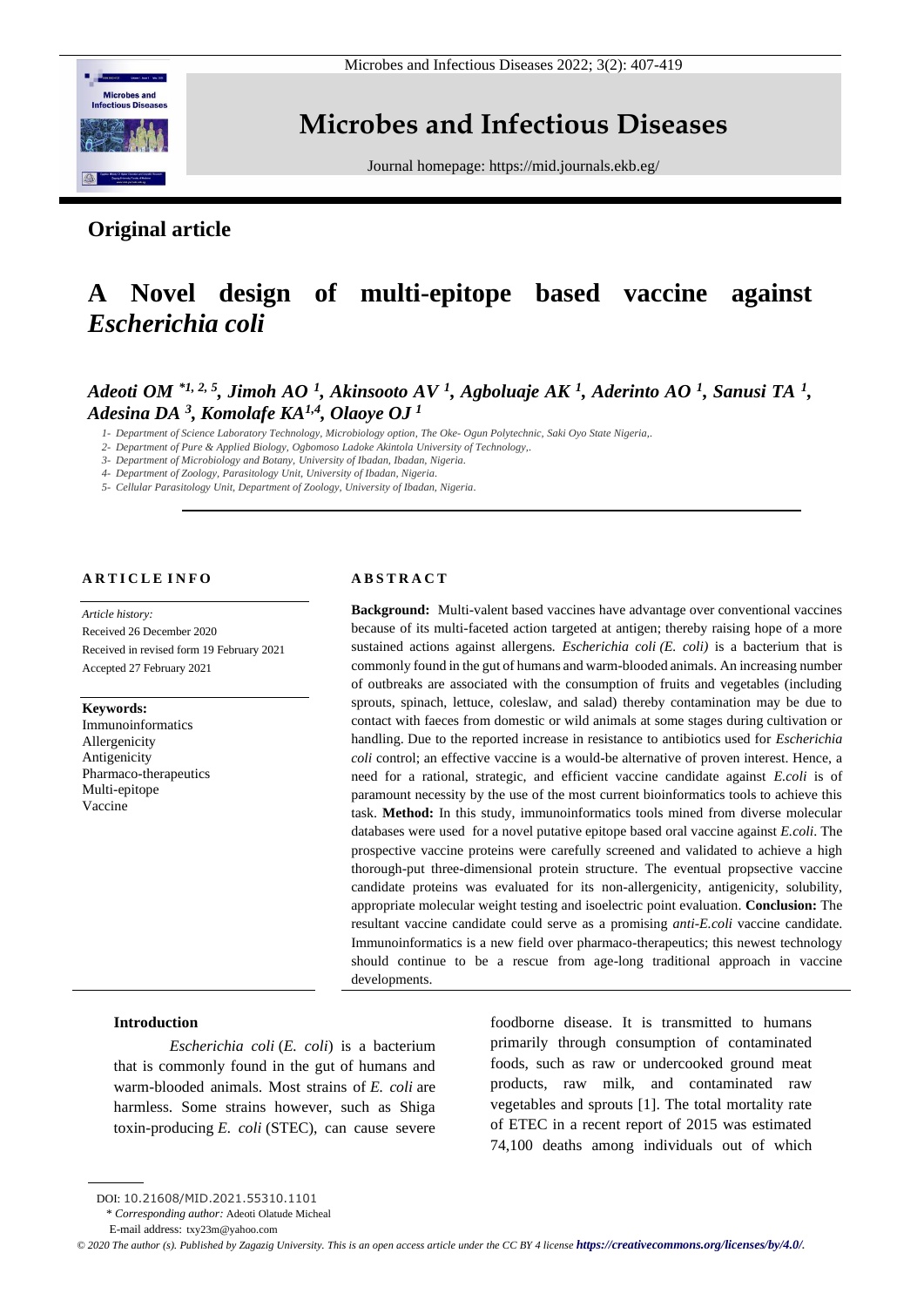23,600 deaths were reported in infants [2] and World Health Organization (WHO) estimated greater than 500,000 deaths in children between 1– 4 years of age [3]. Heterologous expression in standard host cells such as *E.coli* often results in insoluble proteins. However, the exploration of structural and functional proteomics requires proteins to be produced in soluble form [4].

To obtain soluble proteins from insoluble forms, a series of downstream processing steps involving re-solubilization using strong denaturants followed by refolding is inevitable [5]. From the first observation on the 'solubilizing characteristics' of soluble proteins [6], which later advances to the deduction that amino acid sequence is the major determinant of protein solubility; in different studies, a number of bioinformatics tools have been developed based on this deduction to date [7]. This exciting finding has revealed the possibility of enhancing the recombinant protein production through *in silico* experimentation using bioinformatics tools. By using protein solubility prediction tools, one can omit the tedious yet nonpromising trial and error procedures involved in the in situ experiments. Subsequently, one can focus on carrying out in situ experiments with those promising candidates of vector-gene pairings, which are predicted to yield high solubility when overexpressed in *E. coli.* The ability of conducting theoretical prediction of protein solubility with high accuracy will certainly contribute to the development of large-scale proteomics studies [8].

Rational target selection of the most promising candidates of vector-gene-host combination will be important to various biophysical and proteomics studies [8]. Bacterium coli were used for biological laboratory experiment research, infection can lead to hemolytic anemia, thrombocytopenia, and renal injury. Most *E. coli* strain does not cause diseases, but virulent strains can cause gastroenteritis, urinary tract infections, and neonatal meningitis diseases. *Escherichia coli*  grows very quickly and the generation time in the intestine is thought to be about 12 hours. Under optimum conditions the generation time is 20 minutes. Some strains of *E. coli* bacteria produce an enzyme called extended-spectrum β-lactamase (ESBL) which helps *E. coli to* resist many types of antimicrobials. Among all the strains of *E. coli some*  strains are useful for producing sources of B" and K" vitamins for the host and some are harmless to hosts while some strains can cause illness such as

urinary tract infections, meningitis, peritonitis, mastitis, septicemia and Gram-negative acidic polysaccharide [9].

*Escherichia coli coli* strains can cause illness such as entero invasive *E. coli* (EIEC), entero-toxigenic *E. coli* (ETEC), entero-pathogenic *E. coli* (EPEC) and entero-hemorrhagic *E. coli*  (EHEC). *Escherichia coli* (*E*. *coli*) are a group of genus of Gram negative, anaerobic, rod-shaped bacteria, which inhabits the intestine of all healthy humans and most warm blooded animals. There are many strains of *E. coli* bacteria and most of them are harmless and serves a useful function in the body by suppressing the growth of harmful bacterial species and by synthesizing appreciable amounts of vitamins. A very few strains *E. coli* are having the capability of causing human illness by several different mechanisms.

*Escherichia coli* 0.157:H7 is a potentially deadly bacteria strain that can cause bloody diarrhea and dehydration, especially in children. Globally *E. coli* is used as the preferred indicator of faecal pollution. It is a Gram negative bacterium and predominantly an inhabitant of the intestines of warm blooded animals and humans, which is used to indicate recent faecal pollution of water samples Confirmation tests for *E. coli* include testing for the presence of the enzyme β-glucuronidase, Gram staining, absence of urease activity, production of acid and gas from lactose and indole production.

Shiga toxin-producing *E.coli* produces toxins, known as Shiga-toxins because of their similarity to the toxins produced by Shigella dysenteriae. STEC can grow in temperatures ranging from  $7 \degree C$  to  $50 \degree C$ , with an optimum temperature of 37 °C. Some STEC can grow in acidic foods, down to a pH of 4.4, and in foods with a minimum water activity  $(a_W)$  of 0.95 [1].

Shiga toxin-producing *E.coli* is destroyed by thorough cooking of foods until all parts reach a temperature of 70 °C or higher. *E. coli* O157:H7 is the most important STEC serotype in relation to public health; however, other serotypes have frequently been involved in sporadic cases and outbreaks.

The technological advancement in the fields of molecular biology, gene structure and function, proteomics, vaccinology, Computational biology, Immunology, and structural biology have provided the molecular informational platform for the design and prediction by bioinformatics tools of novel antigens, multi-epitopes, and design of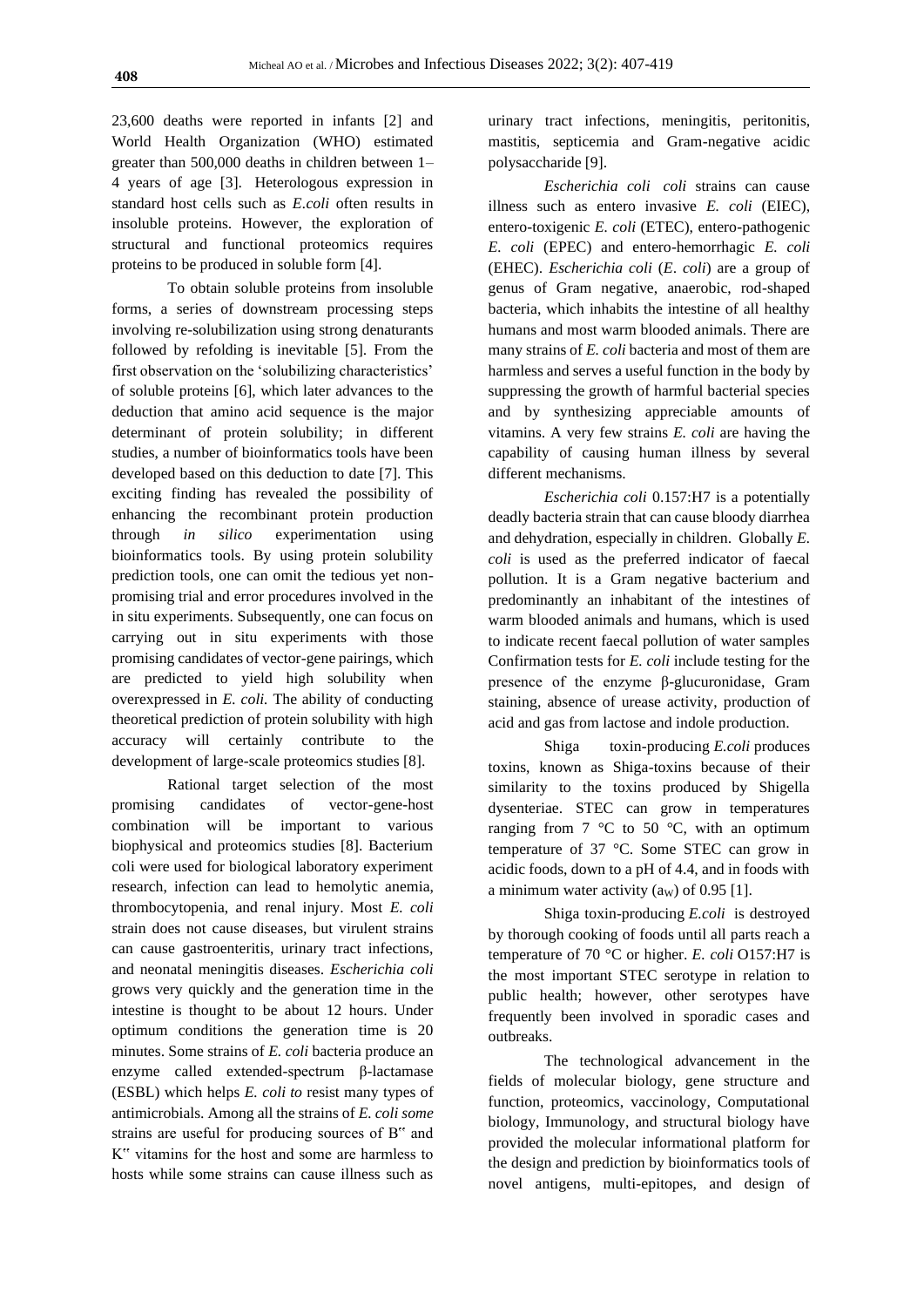vaccines against pathogenic bacteria and viruses [ 9- 11]. Using appropriate bioinformatics tools which can predict sequences with precise binding affinity to major histocompatibility complex (MHC) class I and II alleles as well as predict epitopes of T and B cells [12]. The major interest on vaccine design and development has changed to the production of peptides composed of multiple epitopes based (multi epitope vaccines), which has been hinged on linear arrangements, as a novel alternative. In addition, epitope-based vaccines have demonstrated various advantages, including safety, the opportunity to rationally engineer the epitopes for increased potency, breadth, and antigenicity, and the possibility to focus large repertories of immune responses on conserved epitope sequences [13,14]. This study is aimed at predicting the design of a novel *in silico* oral vaccine against *E.coli*.

A focus on vaccine design and development has moved to the generation of recombinant multi-epitope vaccines as a new strategy. The potential benefits of vaccines based on epitopes include a specific immune response avoiding the side effects of other unfavorable epitopes in the complete antigen and increased safety [15]. An epitope based vaccine could also include single antigenic molecules combined from different epitopes for increased potency and it could lead to an effective strategy for the control of *H. pylori* [16]. As we already know, protein epitopes recognized by both T and B cells are the best candidates for vaccines because of their high specificity properties [17]. In this context, bioinformatics tools nowadays have a significant role to identify appropriate epitopes, in addition to saving time and being cost effective [18].

As we can see a variety of studies have proved that each individual design has contributed to vaccines development. According to **Pahl and Beitz** [19], a novel design incorporates new solution principles, performed by combining known principles. Thus, the holistic application of a combined approach could result in an effective vaccine design.

#### **Materials and Methods**

# **Collection, selection and antigenic evaluation of selected protein sequences**

Twenty (20) *E.coli* essential proteins sequences were retrieved from the National Center for Biotechnology Information (NCBI) bioinformatics database which based on the following criteria: (1) reported antigenicity, (2) virulence/drug resistance,

and (3) proteins relatedness to the mechanisms of adhesion. An effective antigen protein should meet the requirements including the following. (1) The candidate antigen protein should be able to trigger the immune response in hosts. (2) The vaccine targets should be accessible to the immune effectors. Based on the above hypothesis, the immunogenicity scoring model was constructed to evaluate the immunogenicity of selected proteins for *E. coli*. All the twenty protein sequences retrieved from NCBI reference sequences database were all in FASTA format. For example, *E. coli*, bacterial protein for subcellular localization prediction, CELLO version 2.5 was according to Yu *et al.,* [27]. The database of GepTop evaluated the essentiality complex of the genes according to [20]. Then the database of Pathosystems Resource Integration Center (PATRIC3.5.16) was used for studying the virulence/resistance roles of proteins. The selected Proteins were aligned through Basic Local Alignment BLASTp and to detect sequence homologs of the genes to *humans'*. To predict transmembrane (TM) helixes, TMHMM version 2.0 was used according to [21]. We computed isoelectric point ratio to molecular weight (pI/Mw) tool to calculate the estimated isoelectric point and molecular weight of all the twenty amino acid sequences [22].

#### **Phylogenetic evolution**

Phylogenetic tree of the retrieved sequence of the capsid protein of *E.coli* was created using Mega X software. Twenty of the protein tree was constructed using maximum likelihood parameter in the software **(Figure 1)**.

# **Conservationism, consensus sequence and alignment**

Conservation of selected proteins was analyzed using *E.coli* strain **26695** as the reference microbe. For proteins with high diversity, a consensus sequence was generated by using sequences of *E.coli* representative strains (20 complete genome sequences). The sequence alignment was performed using CLC Main Workbench version 7.8 cited at (QIAGEN Bioinformatics), Emboss Cons, and T-Coffee software.

# **Selection of epitope surface mapping**

Epitopes were selected based on the following criteria: (1) 20-mer epitopes, (2) epitopes matching on all algorithms, if possible, and (3) potential to bind with the maximum number of MHC-I and MHC-II alleles. For selection, sequences were aligned and overlapped using Clustal Omega server.

# **T cell subunit epitope prediction**

To identify MHC-I binding epitopes, NetMHC 4.0 server was used according to [23]. Fifty-one human leukocyte antigen (HLA) alleles (HLA-A, -B, -C, and -E) and six murine alleles (H-2) were evaluated. Predictions were calculated for 9-mers epitopes with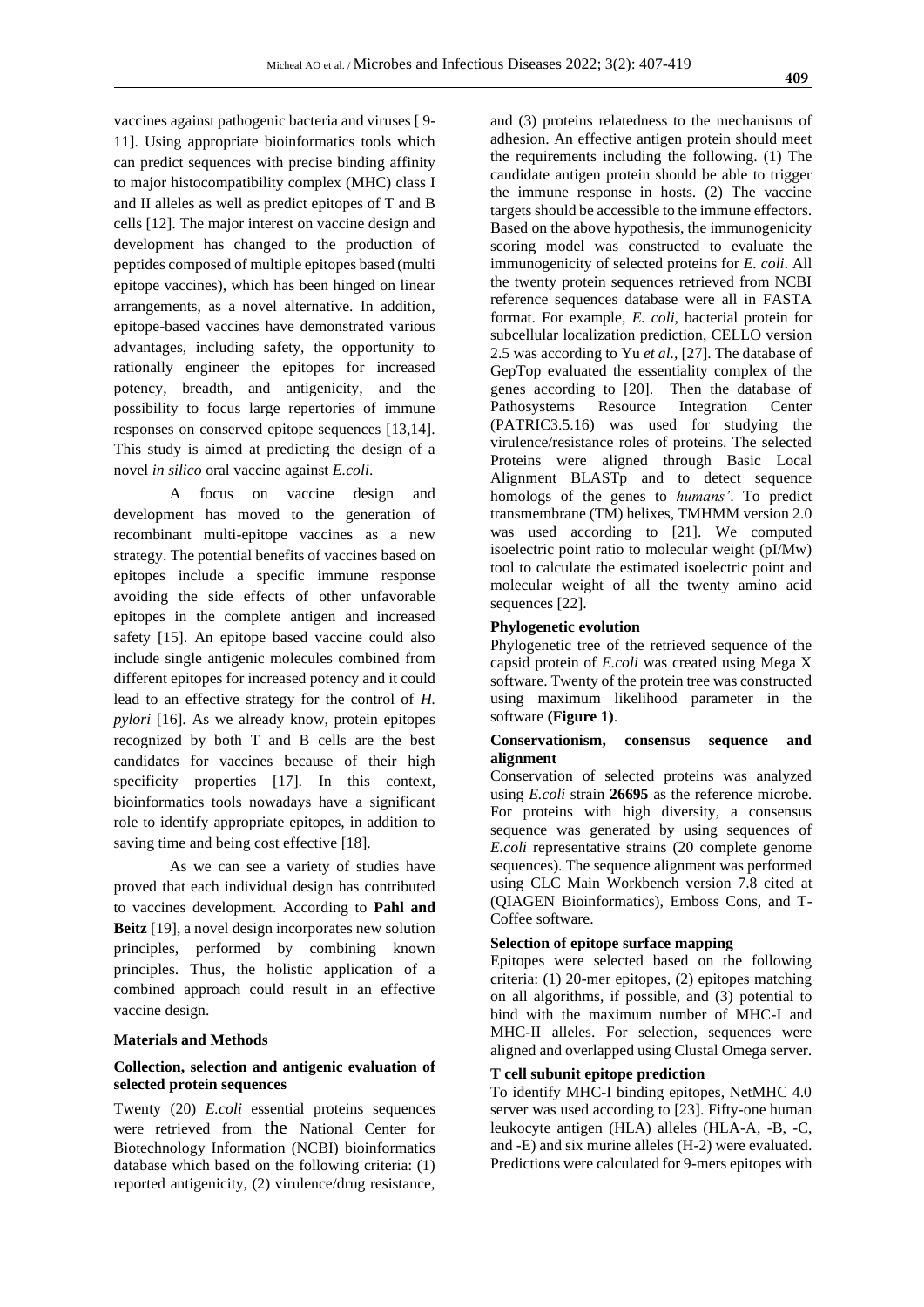a threshold for strong binders of 0.5% and a threshold for weak binders of 2%.

For MHC-II binding epitopes, NetMHCII 2.3 server; predictions were obtained for 20HLA- DR alleles, 20 HLA-DQ, 9 HLA-DP, and 7 mouse H2 class II alleles using a threshold of -99.9, threshold for the strong binder of 5%, and threshold for the weak binder of 20%.

#### **Prediction of B cell epitope**

Linear B cell prediction was performed by using 20 mers which were accurately predicted by utilizing ABCpred server used at a threshold of 0.7. The second was BCPred server was applied with specific prediction at a specificity threshold of 75%. For BepiPred server, only amino acids with score  $>1.0$ were considered for the downstream analysis and others [18]. Note that overlapping of B and T cells were used in generating chimera while overlapping ones will have the same accession numbers [24].

#### **Vaccine design**

For vaccine candidate design; Vaxign Server according to [25] was used to get the vaccine design which showed the protein accession numbers, gene symbols, localization probability, adhesion probability, transmembrane helices and the protein length.

# **Protein prediction and validation of secondary and tertiary structures**

The final secondary chimeric prediction could be by containing 22% alpha helices, and for both beta

strand and coil be taken as 10% and 67% respectively. The secondary structure of the multiepitope model antigen; which was predicted using PSIPRED pictorial prediction of secondary structure for server 3.3 PSIPRED [26]. The three-dimensional (3D) structure modeling was performed using Swiss-Model server [27]. Jmol was used for visualizing 3D structures of proteins. For refinement of 3D model structure, Galaxy Refine and Galaxy Loop were applied [28]. The best model was validated by the ProSA web [27] and ERRAT [29]. The residue-by-residue stereo chemical qualities of models were validated by Ramachandran plot obtained from PROCHECK server [30]. The bestrefined model was selected.

# **Solubility, physicochemical properties predictions, antigenicity, allergenicity and other parameters for vaccine candidates**

The antigenicity prediction of the final sequences such as adjuvant sequences; VaxiJen server was used whereas for allergenicity evaluation AllerTOP v.2.0 and AlgPred servers were used by setting appropriate scores at a threshold of 0.5 on VaxiJen 2.0. For solubility prediction; SOLpro server was used. Which was predicted to be soluble whenever there is solubility score of 0.755. Finally, ProtParam allowed for the computation of various other physical and chemical parameters [22].

**Figure 1.** Phylogenetic tree for the selected capsid protein of *E.coli* created by Mega X.

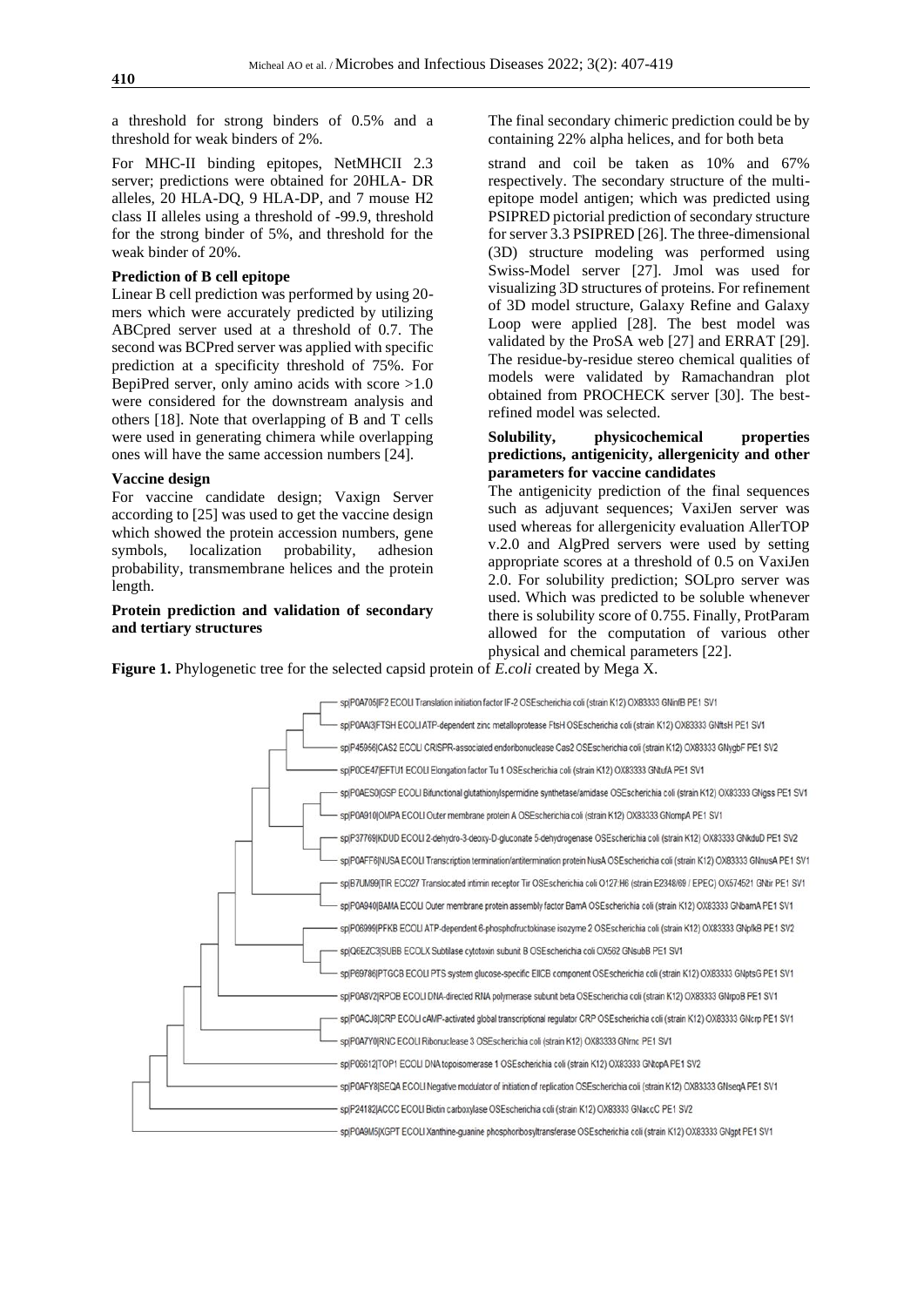# **Results**

## **Protein sequences selection and evaluation**

The amino acid sequences for twenty proteins were retrieved from the NCBI database and used to design a potential multi-epitope vaccine against *E coli*. It was shown that a long list of antigens and allergens can increase the efficacy of the presumptive vaccines [32]. However, Nezafat *et al.*, 2017 evaluated a multi components vaccine in human volunteers; it was observed that the vaccine designed was safe and highly allergenic, inducing long-lasting antibody and cytotoxic immune responses to the antigens; hence 20 protein sequences were selected for this study. All the selected proteins were screened further in the next step for other parameters including subcellular localization, essentiality, virulence, non-human homology, transmembrane helices and molecular weight. The predicted vaccine showed that AccC, XgpT, PfkB, If2, Gsp, Crp, Cas2, SeqA, NusA, Rnc, RpoB and EftU1 possessed a cytoplasmic location; SubB and Tir were extracellular, PtgcB and KduD were predicted as inner-membrane, whereas BamA, FtsH and OmpA were predicted as outer-membrane proteins. In addition, Top1 was classified as a periplasmic protein, as shown in **table (1)**. Surface and extracellular proteins are reported to be good targets to develop a vaccine candidates targeted toward prevention of bacterial infections and diseases according to Rossi *et al*.[32].

The analysis of essential genes using GepTop server 10 out of the 20 selected protein were predicted to have essential genes. AccC, If2, FtsH, Top1, BamA, KduD, NusA, Rnc, RpoB and EftU1 were identified to have essential genes. Bacterial essential genes include those genes in an organism that are crucial for its survival; and are of particular critical importance based on their theoretical and practical applications as studying the robustness of a biological system. The essential genes are defining an organism and are effective therapeutic targets in such pathogens [4]. Human homology analysis of the 20 prioritized proteins by using BLASTp showed <60% similarities, which were significantly relevant to declare the sequences as nonhuman homologs. It has been hypothesized that a good vaccine targets should not be human homologues in order to avoid autoimmunity. The topology analysis of proteins by TMHMM showed that Gsp and PtgcB had one TM helix while FtsH had two TM helices. The other proteins that do not show the presence of any such topology (Gsp and PtgcB) showed the presence of a TM helix which is located at 0-16 and at 32-219 amino acid positions, respectively while FtsH showed the presence of a TM helix located at 19-45 amino acid position. The Molecular weights calculated by pI/Mw tool of 11 proteins resulted to weigh <50,000 kDa whereas If2, FtsH, Gsp, Top1, Tir, BamA, NusA, PtgcB and RpoB have molecular weights of 97,349.90, 70,708.09, 70,531.09, 97,349.76, 56,509.78, 90,552.77, 54,870.92, 50,676.55 and 150,632.35 kDa, respectively **(Table1)**.

#### **T and B cell epitopes**

Linear B- cell epitopes was predicted by different servers for T and B cells (using MHC-I/-II alleles for human and mouse BALB/c) for the selected of 20 amino acid epitopes based on their high scores, number of alleles, and compact between the servers used. These Epitopes obtained were AccC<sub>124-143</sub>, XgpT113-132, SubB19-37, PfkB25-54, If246-65, FtsH59-76, Gsp5-24, Crp153-172, Cas249-68, Top142-61, Tir59-68, Bam $A_{45-64}$ , Seq $A_{37-56}$ , Kdu $D_{148-166}$ , Omp $A_{57-76}$ , NusA34-53, Rnc58-76, PtgcB380-399, RpoB6-25, and EftU159-78.

#### **Protein modeling and prediction**

The predicted vaccine candidate is made of 400 amino acids, and the predicted secondary structure revealed that the vaccine is composed of 15%  $\alpha$ helices, 18% β sheets, and 67% others (random coil and  $\beta$ -turn) as shown in **figure** (2&3).

Three 3D models of protein vaccine candidates were generated but the model with the highest c-score of 2 was selected for further refinement; the c-score of range 2-3; it is believed that the higher the c-value, the higher the confidence value. The initial input model z-score was -10.37, which falls within those commonly observed in similar size-native proteins **(Figure 4A)**. ProSA-web indicated that the preliminary model requires refinement processes. Hence, the raw model was subjected to loop refinement and energy minimization using galaxy refine. After all refinement procedures, ERRAT factor was improved from 68.8 to 83.3. The z-score of the final model reached a value of -10.43 **(Figure 4B)**. The starting models was given **(Figure 5)**.

To validate the 3D models, Ramachandran plot analysis was performed before and after refinement processes. The Ramachandran plots of the unrefined model indicated that 92.9% of residues were located in most-favored regions, 6.7% in the additional allowed region, 0.1% in generously allowed regions, and 0.3% in disallowed regions of the plot **(Figure 6A)**. The refined model showed that 94.7% of residues were located in most-favored regions, 5.0% in additional allowed regions, 0.0% in generously allowed regions, and only 0.3% in disallowed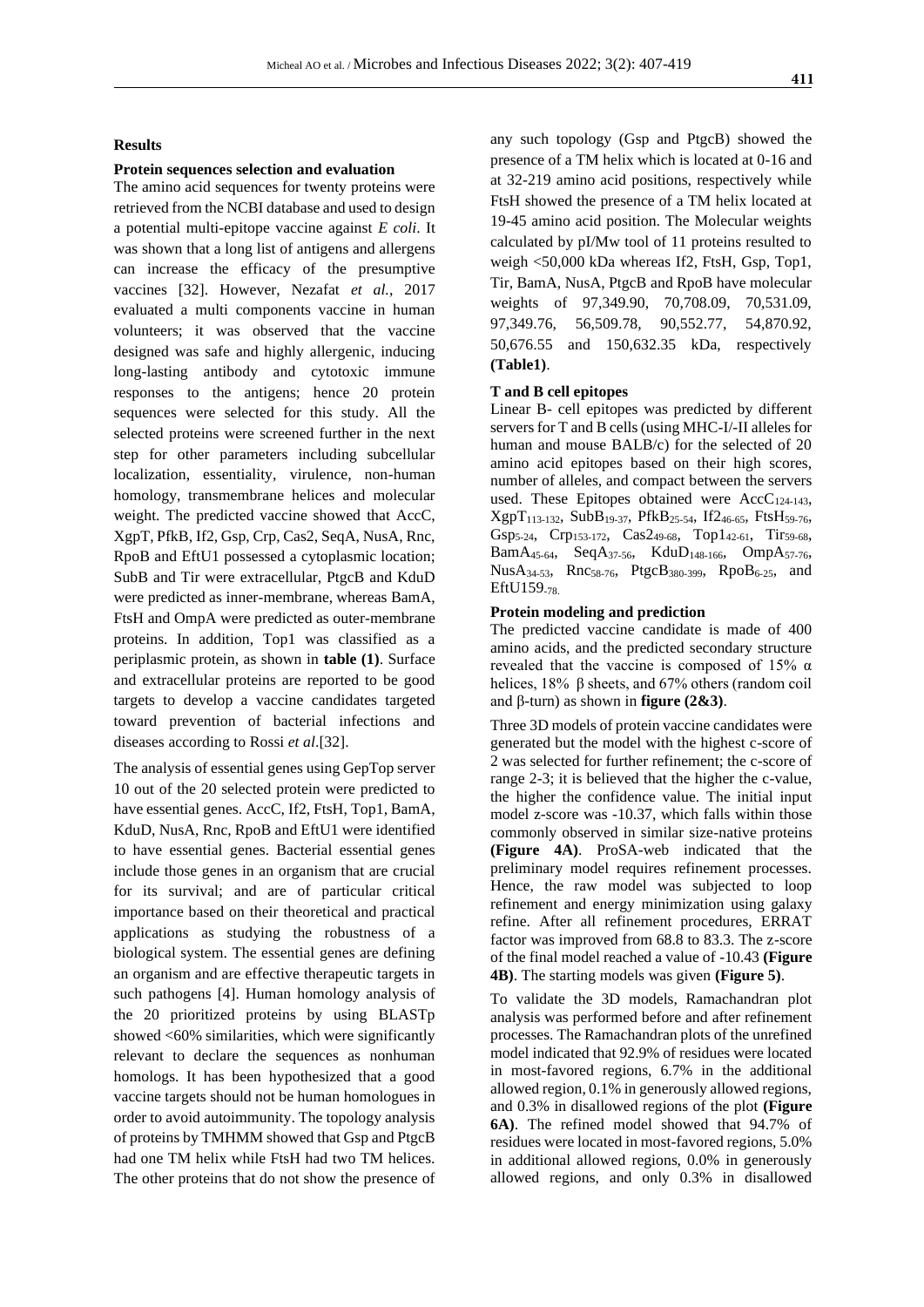regions **(Figure 6B)**. Our results indicated that the quality and stability of the final refined model were slightly improved based on Ramachandran plot predictions.

# **Antigenicity, allergenicity, solubility and physicochemical parameters of the vaccine**

An antigenicity score of 0.6540 was obtained. The allergenicity prediction showed that the vaccine is not allergenic. The molecular weight and theoretical pI of protein were 43.1 kDa and 8.91, respectively.

The recombinant protein vaccine solubility upon overexpression in *Escherichia coli* was 0.821589. Half-life was estimated to be 1.3 hours in mammalian reticulocytes >1 hour in yeast and >1 hour in *E. coli*. The vaccine was found as stable within stability index of 34.41.GRAVY and aliphatic index were assessed as -0.670 and 61.70, respectively.

**Table 1.** The subcellular localization, gene essentiality, human homology, transmembrane helix, isoelectric point, and molecular weight predictions of the selected proteins of *Escherichia coli*

| <b>Protein</b><br><b>Names</b> | Accession no. | <b>Subcellular</b><br>localization | Gene<br>essentiality     | Human<br>homology        | <b>TM</b> helix  | pI/MW(kDa)     |  |
|--------------------------------|---------------|------------------------------------|--------------------------|--------------------------|------------------|----------------|--|
| <b>ACCC</b>                    | sp P24182     | $C - 3.828$                        | ES                       | $N-H$                    | $\boldsymbol{0}$ | 6.65/49320.74  |  |
| <b>XGPT</b>                    | sp P0A9M5     | $C - 3.753$                        | $N-ES$                   | $N-H$                    | $\boldsymbol{0}$ | 5.52/16970.59  |  |
| <b>SUBB</b>                    | sp Q6EZC3     | E-3.353                            | $N-ES$                   | $_{\mathrm{N\text{-}H}}$ | $\boldsymbol{0}$ | 8.94/15408.64  |  |
| <b>PFKB</b>                    | sp P06999     | $C - 1.767$                        | $N-ES$                   | $N-H$                    | $\boldsymbol{0}$ | 5.25/32455.99  |  |
| IF <sub>2</sub>                | sp P0A705     | $C - 3.558$                        | ES                       | $N-H$                    | $\boldsymbol{0}$ | 5.80/97349.90  |  |
| <b>FTSH</b>                    | sp P0AAI3     | OM -4.105                          | ES                       | $N-H$                    | $2(19-45aa)$     | 5.91/70708.09  |  |
| <b>GSP</b>                     | sp P0AES0     | $C - 4.319$                        | $N-ES$                   | $N-H$                    | $1(0-16aa)$      | 5.13/70531.96  |  |
| <b>CRP</b>                     | sp P0ACJ8     | $C - 4.252$                        | $N-ES$                   | $_{\mathrm{N\text{-}H}}$ | $\boldsymbol{0}$ | 8.38/23640.43  |  |
| CAS <sub>2</sub>               | sp P45956     | $C - 2.897$                        | $N-ES$                   | $N-H$                    | $\mathbf{0}$     | 5.02/10518.26  |  |
| TOP1                           | sp P06612     | $P - 2.503$                        | <b>ES</b>                | $N-H$                    | $\mathbf{0}$     | 8.68/97349.76  |  |
| <b>TIR</b>                     | sp B7UM99     | E-2.853                            | $N-ES$                   | $N-H$                    | $\boldsymbol{0}$ | 4.92/56509.78  |  |
| <b>BAMA</b>                    | sp POA940     | OM -4.742                          | ES                       | $N-H$                    | $\boldsymbol{0}$ | 4.93/90552.77  |  |
| <b>SEQA</b>                    | sp P0AFY8     | $C - 3.135$                        | $N-ES$                   | $N-H$                    | $\boldsymbol{0}$ | 8.82/20315.45  |  |
| <b>KDUD</b>                    | sp P37769     | IM-2.096                           | $\mathop{\hbox{\rm ES}}$ | $_{\mathrm{N\text{-}H}}$ | $\boldsymbol{0}$ | 5.24\27070.02  |  |
| <b>OMPA</b>                    | sp POA910     | OM -4.774                          | $N-ES$                   | $_{\mathrm{N\text{-}H}}$ | $\boldsymbol{0}$ | 5.99/37200.76  |  |
| <b>NUSA</b>                    | sp P0AFF6     | $C - 4.951$                        | ES                       | $N-H$                    | $\boldsymbol{0}$ | 4.53/54870.92  |  |
| <b>RNC</b>                     | sp P0A7Y0     | $C - 3.693$                        | ES                       | $N-H$                    | $\boldsymbol{0}$ | 6.40/25550.04  |  |
| <b>PTGCB</b>                   | sp P69786     | IM-4.965                           | $N-ES$                   | $N-H$                    | $10(32-219aa)$   | 8.76/50676.55  |  |
| <b>RPOB</b>                    | sp P0A8V2     | $C - 3.184$                        | ES                       | $_{\mathrm{N\text{-}H}}$ | $\boldsymbol{0}$ | 5.14/150632.35 |  |
| EFTU1                          | sp P0CE47     | $C - 4.935$                        | ES                       | $N-H$                    | $\boldsymbol{0}$ | 5.30/43283.55  |  |
|                                |               |                                    |                          |                          |                  |                |  |

AA, Amino Acid; C, Cytoplasmic; E, Essential; ES Extracellular; N-ES, Non-essential; N-H, non-homology; OM, Outer membrane; P, periplasmic; TM, transmembrane; V, virulent.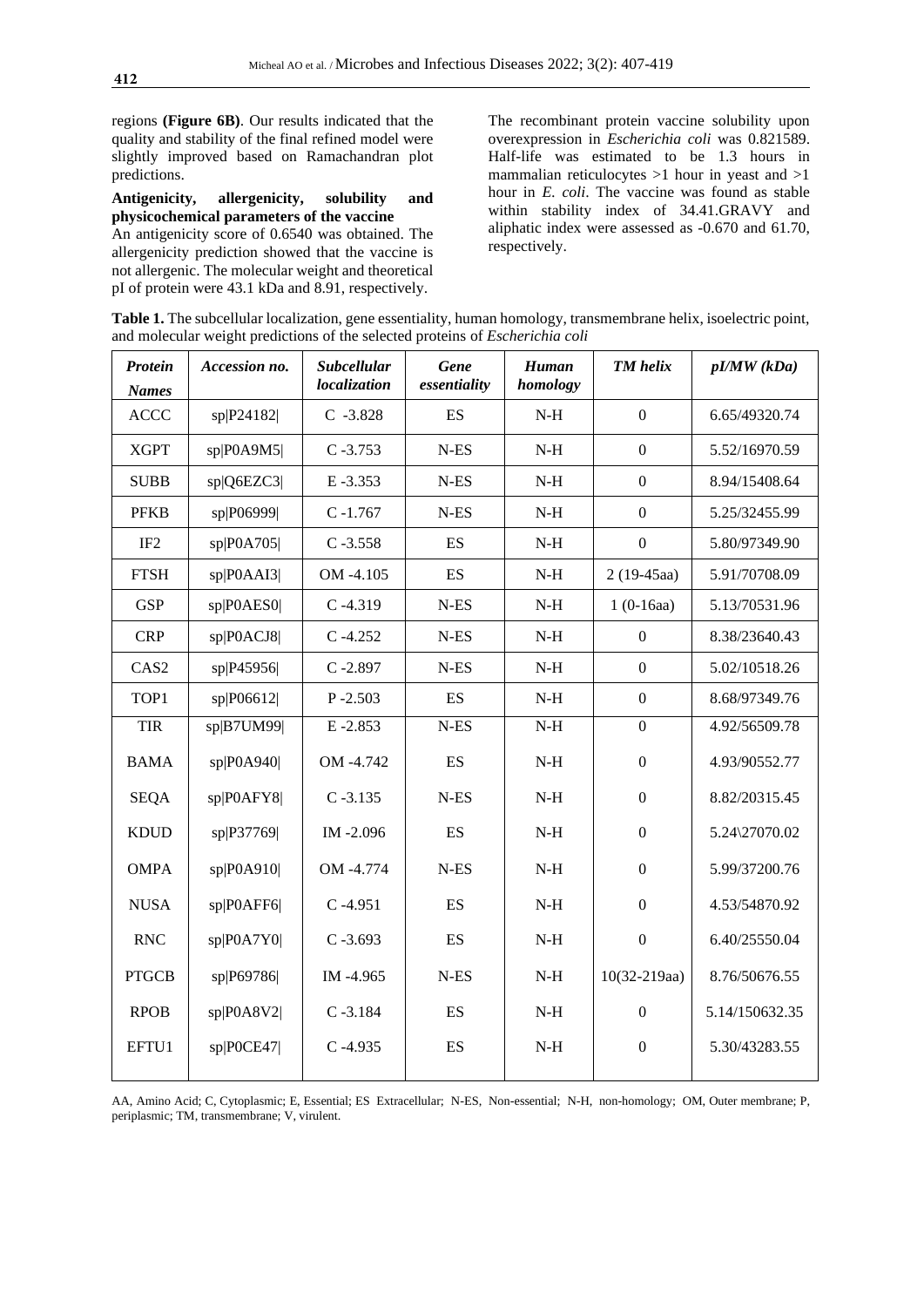|              |                           | <b>B</b> cell Epitope |                             |               | T Cell Epitope      |                |                  |                           |
|--------------|---------------------------|-----------------------|-----------------------------|---------------|---------------------|----------------|------------------|---------------------------|
|              |                           |                       |                             |               |                     |                | NetMHC           |                           |
| <b>Order</b> | <b>Proteins</b>           | <b>Position</b>       | <b>Sequence</b>             | <b>BCPRED</b> | <b>BepiPre</b><br>d | <b>ABCpred</b> | MHC <sub>1</sub> | <b>MHC</b><br>$\mathbf H$ |
| 1.           | <b>ACCC</b>               | 124-143               | KKAGVPCVPGSDGPLGDDMD        | $\mathbf{1}$  | 2.151               | 0.85           | 3H 1M            | 4H 2M                     |
| 2.           | <b>XGPT</b>               | 113-132               | FAKPAGRPLVDDYVVDIPQD        | 0.887         | 1.053               | 0.83           | 49H 2M           | 33H 3M                    |
| 3.           | <b>SUBB</b>               | 19-37                 | NPAMAEWTGDARDGMFSGV         | 0.897         | 1.263               | 0.94           | 21H 1M           | 3H 3M                     |
| 4.           | <b>PFKB</b>               | $25 - 54$             | EGKLRCTAPVFEPGGGGINV        | $\mathbf{1}$  | 0.769               | 0.86           | 21H 1M           | 7H 11M                    |
| 5.           | IF <sub>2</sub>           | $46 - 65$             | IDHLNQKNSGPDKLTLQRKT        | 0.807         | 1.947               | 0.73           | 10H 1M           | 9H 1M                     |
| 6.           | <b>FTSH</b>               | 59-76                 | TKKDSNRYTTYIPVQDPKLL        | 0.928         | 1.149               | 0.85           | 30H 2M           | 81H1M                     |
| 7.           | <b>GSP</b>                | $5 - 24$              | TTSQDAPFGTLLGYAPGGVA        | 0.988         | 1.784               | 0.83           | 33H 1M           | 50H 7M                    |
| 8.           | <b>CRP</b>                | 153-172               | KQPDAMTHPDGMQIKITRQE        | 1.543         | 0.935               | 0.89           | 24H 1M           | 12H 6M                    |
| 9.           | CAS <sub>2</sub>          | 49-68                 | <b>GLAEEGNVVMAWATNTETGF</b> | 0.92          | 1.043               | 0.93           | 31H 1M           | 56H1M                     |
| 10.          | TOP1                      | $42 - 61$             | SAAKKSADSTSTKTAKKPKK        | $\mathbf{1}$  | 1.471               | 0.80           | 6H 0M            | 9H 2M                     |
| 11.          | TIR                       | 59-68                 | DSVDSRDIPGLPTNPSRLAA        | 0.766         | 1.139               | 0.83           | 13H 0M           | 2H 10M                    |
| 12.          | <b>BAMA</b>               | $45 - 64$             | SMPVRTGDTVNDEDISNTIR        | 0.884         | 1.284               | 0.90           | 12H 2M           | 9H 6M                     |
| 13.          | <b>SEQA</b>               | 37-56                 | AASQPAAPVTKEVRVASPAI        | 0.999         | 1.604               | 0.68           | 22H 0M           | 39H 8M                    |
| 14.          | <b>KDUD</b>               | 148-166               | SFQGGIRVPSYTASKSGVMG        | 0.944         | 1.012               | 0.64           | 33H 1M           | 63H1M                     |
| 15.          | <b>OMPA</b>               | 57-76                 | GAGAFGGYQVNPYVGFEMGY        | 0.986         | 0.658               | 0.82           | 34H 3M           | 60H1M                     |
| 16.          | <b>NUSA</b>               | 34-53                 | <b>ATKKKYEQEIDVRVQIDRKS</b> | 0.964         | 1.064               | 0.74           | 24H 2M           | 15H 0M                    |
| 17.          | $\ensuremath{\text{RNC}}$ | 58-76                 | HRFPRVDEGDMSRMRATLVR        | 0.833         | 1.056               | 0.76           | 37H 2M           | 28H 7M                    |
| 18.          | <b>PTGCB</b>              | 380-399               | <b>DLKTPGREDATEDAKATGTS</b> | 0.998         | 2.089               | 0.92           | 3H 1M            | 1H 0M                     |
| 19.          | <b>RPOB</b>               | $6 - 25$              | TEKKRIRKDFGKRPQVLDVP        | 0.962         | 0.849               | 0.77           | 13H 0M           | 18H1M                     |
| 20.          | <b>EFTUI</b>              | 59-78                 | RGITINTSHVEYDTPTRHYA        | 0.95          | 1.098               | $0.92\,$       | 15 0M            | 24H1M                     |

**Table2.** Potential antigenic epitopes predicted by different servers.

H – Human; M - Murine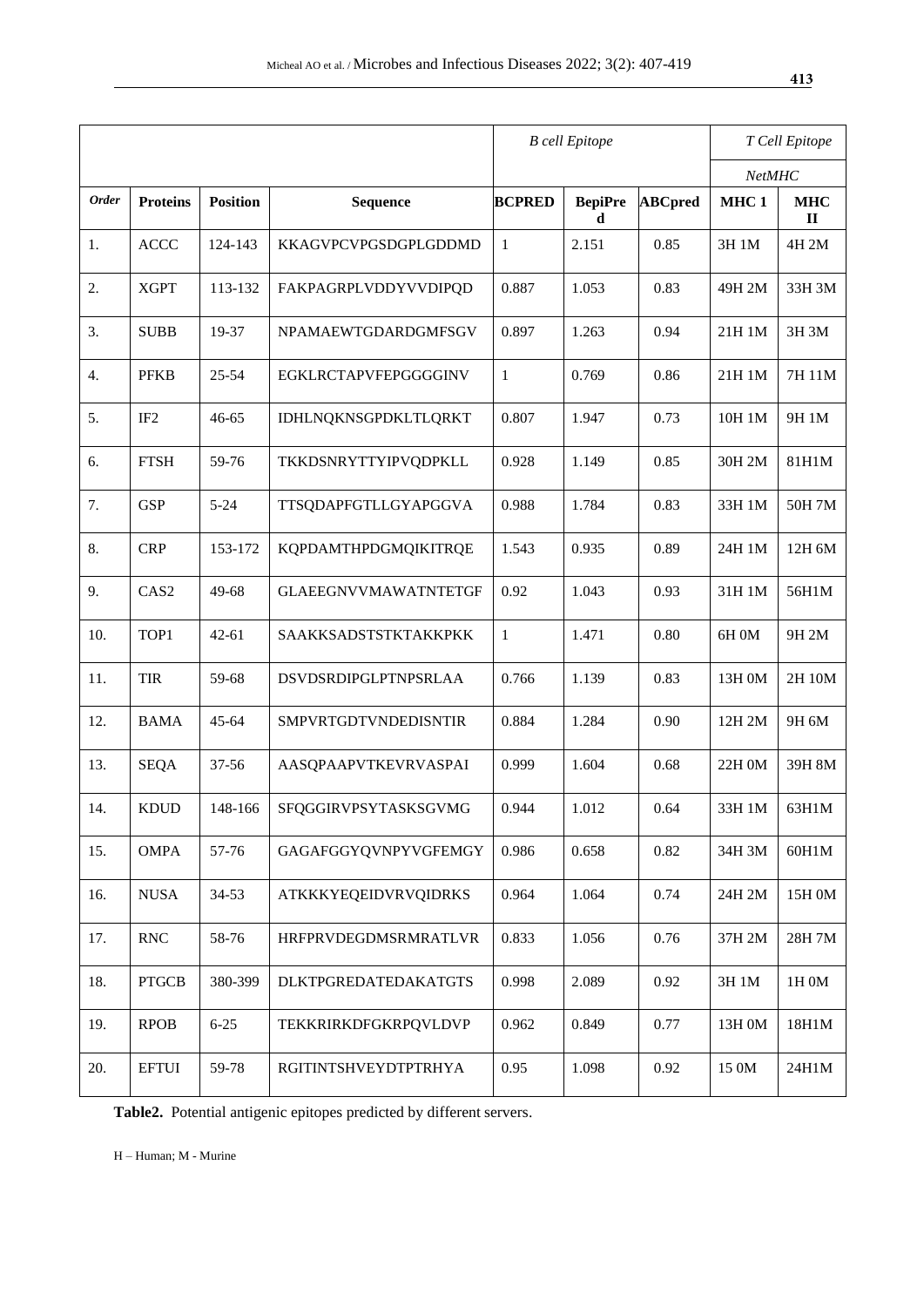

Antigenicity, allergenicity, solubility & physicochemical prediction of vaccine

| For vaccine design                            | <b>→</b> Vaxign server          |  |  |  |
|-----------------------------------------------|---------------------------------|--|--|--|
|                                               |                                 |  |  |  |
| For antigenicity prediction                   | Vaxign server                   |  |  |  |
|                                               |                                 |  |  |  |
| For allergenicity evaluation                  | → AllerTop V.2.0 AlgPred Server |  |  |  |
|                                               |                                 |  |  |  |
| For Computation of Various Physical Parameter | ProtParam                       |  |  |  |
|                                               |                                 |  |  |  |
| For solubility prediction                     | <b>► SOLpro</b>                 |  |  |  |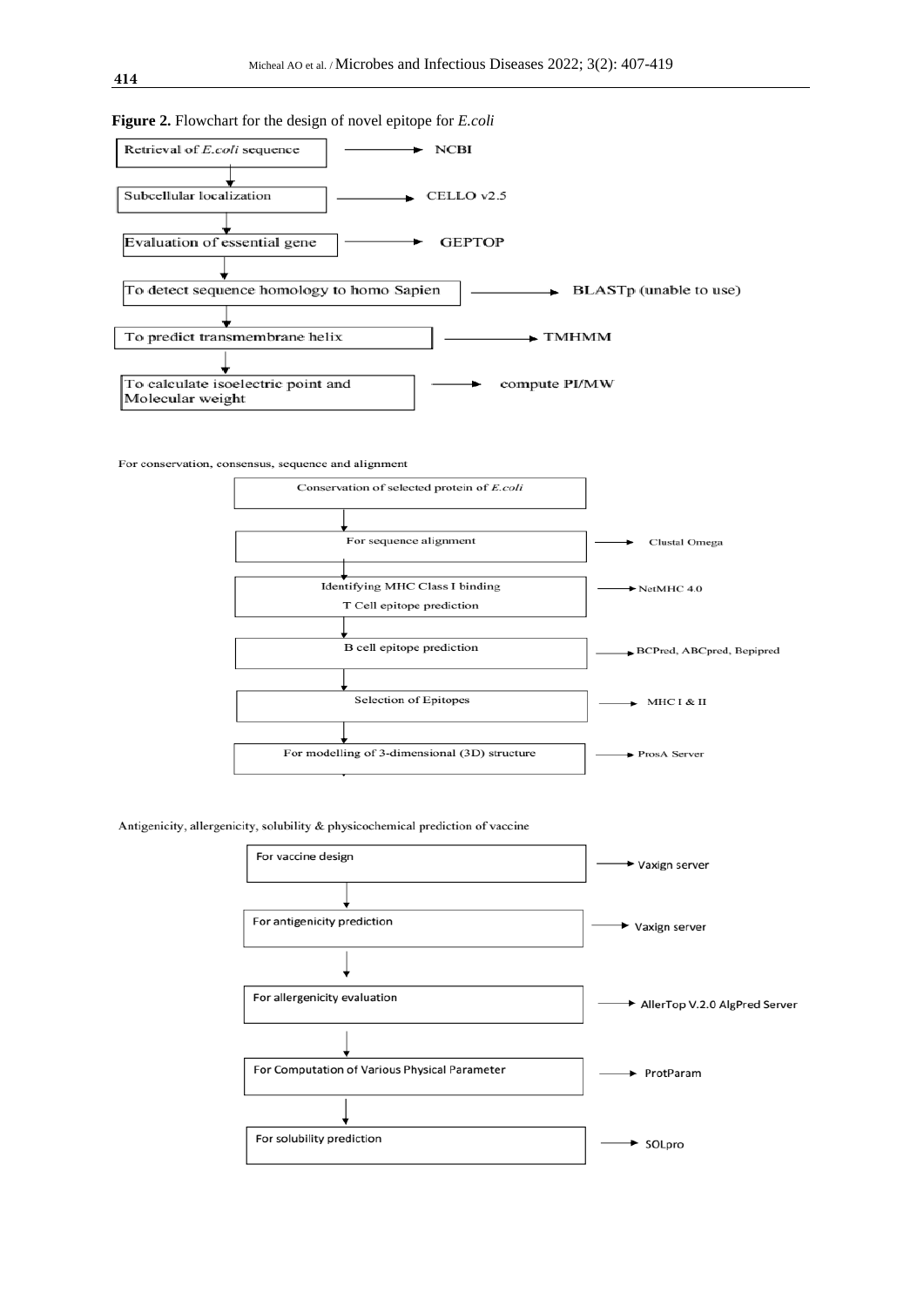**Figure 3.** The secondary structure prediction of vaccine by PSIPRED. The protein vaccine consists of 15% a helix (H, cylinder), 18% b strand (E, arrow), and 67% coil (C, line) secondary structural elements. The bar chart represents the percentage of confidence



**Figure 4.** The z-score plot of unrefined and refined 3D structure of the vaccine by ProSA-web. (a) The z-score of the starting model is -10.37, (b) The z-score of model after refinement steps is -10.43. The z-scores signify overall model quality and is represented as a black spot. The z-scores of all experimentally determined protein chains in current protein data bank (PDB) from NMR spectroscopy (Charcoal) and X-ray crystallography (silver).

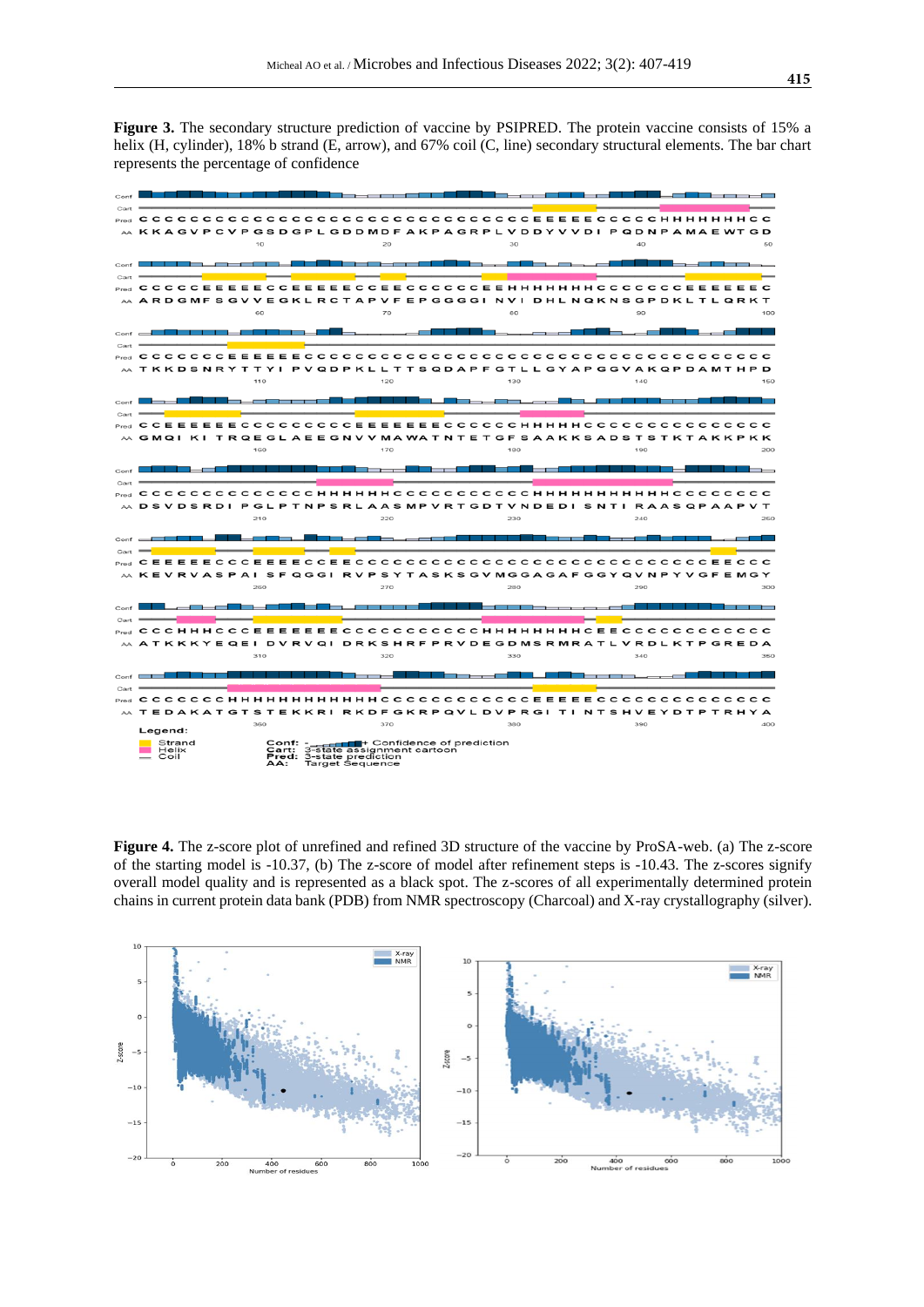



**Figure 6.** Validation of vaccine 3D model using Ramachandran plots of (a) the unrefined model and (b) the refined model. The most favored (A, B, and L) and additional allowed (a, b, l and p) regions were demonstrated with charcoal and silver gray colors respectively. The generously allowed regions (-a, -b, -l and -p) are indicated in silver, and the disallowed regions are in white color. Glycine residues are shown in black triangles and other residues of protein are shown in black squares.



#### **Discussion**

The main target of vaccination is the elicitation of a protective or therapeutic immune response. Animal are used in all the stages of research, development, production and quality control of vaccines. At the research and development stage, animals are used for adjuvant selection, immunogenicity and safety studies. Animal models are of paramount importance in different aspect of vaccinology such as analysis of mechanism, route and transmission of the disease, the host immune response to infection and vaccination and duration of induced protection. Any good vaccine candidates are considered as those that are non-homologous with human proteins so as to prevent potential autoimmune reaction; also must lack TM regions, to facilitate their expression. Another characteristics of a good vaccine is to



possess a surface charge with isoelectric point and molecular weight less than 50,000 kDa that is why Pi/Mw server was used to calculate the isoelectric point and molecular weight to get the surface charge of the proteins as it is essential for the vaccine. Another features of a good vaccine candidate is possession of good antigenic properties, which are crucial for the pathogenesis of the organism and for protection against its infectivity [34, 35]. Some earlier studies have implored these approaches in the selection of candidate proteins for the *in silico* design of probable *E.coli* vaccine candidates as reported here [36- 38].

#### **Conclusions**

In this study, we employed *in silico* approach to design a multi epitopes oral vaccine against *E.coli* by using bioinformatics tool to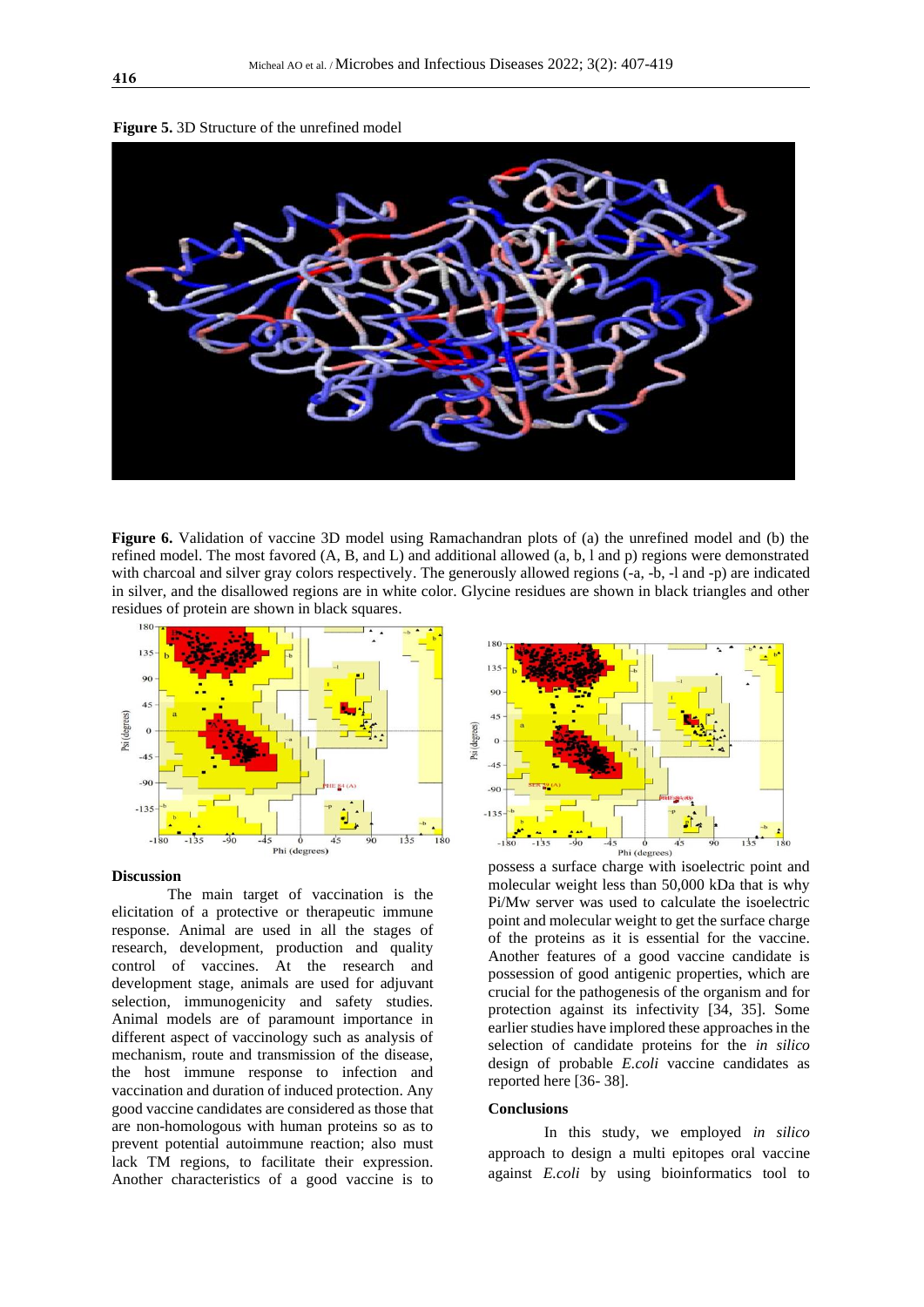produce a huge boost to the immune response against E*. coli* infections. This novel oral vaccine design could be a good vaccine candidate against *E. coli.* Conclusively, this study was a systematic *in silico* approach towards a lasting attempt to prevention of *E coli* infection*.* However, both *in vitro* and *in vivo* immunological studies are required to validate the therapeutic and prophylactic effect of our oral vaccine candidate.

# **Conflict of interest statement:** None

#### **Funding:** None

## **References**

- 1-**World Health Organization**. Key Facts about *Escherichia coli:* World Health Progress Report. 2018. Available at: https://www.who.int/newsroom/fact-sheets/detail/e-coli.
- 2-**United Nations Children's Fund (UNICEF)** committing to child survival: promise renewed progress report. 2015 Available at: http://www.apromiserenewed.org/wpcontent/upl oads/2015/09/APR2015\_8\_Sep\_15.pdf
- 3-**World Health Organization.** Years of life lost due to premature mortality-trends and causes. World Health Statistics. 2014. pp 45–49.
- 4-**Chen WH, Lu G, Chen X, Zhao XM, Bork P.** OGEE v2: An update of the online gene essentiality database with special focus on differentially essential genes in human cancer cell lines. Nucleic Acids Res 2017; 45: 940–944.
- 5-**Davis GD, Elisee C, Mewham DM, Harrison RG.** New fusion protein systems designed to give soluble expression in *Escherichia coli*. Biotechnology Bioeng 1999; 65:382–8.
- 6-**Agostini F, Vendruscolo M, Tartaglia GG.** Sequence based prediction of protein solubility. J Mol Biol 2012; 421: 237–41.
- 7-**Magnan CN, Randall A, Baldi P.** SOLpro: accurate sequence- based prediction of protein solubility. Bioinformatics 2009; 25:2200–7.
- 8-**Smialowski P, Doose G, Torkler P, Kaufmann S, Frishman D.** PROSO II – A new method for

protein solubility prediction. FEBSJ 2012; 279:2192–200.

- 9-**Serruto D, Bottomley MJ, Ram S Giuliani MM, Rappuoli R.** The new multicomponent vaccine against meningococcal serogroup B, 4CMenB: Immunological, functional and structural characterization of the antigens. Vaccine 2012 ;30: 87–97.
- 10-**O'Ryan M, Stoddard J, Toneatto D Wassil J, Dull PM.** A multi-component meningococcal serogroup B vaccine (4CMenB): The clinical development program. Drugs 2013*;* 74: 15–30.
- 11-**Rappuoli R, Bottomley MJ, D'Oro U.** Reverse vaccinology 2.0: Human immunology instructs vaccine antigen design. J Exp Med 2016; 213: 469–481.
- 12-**Rosa DS, Ribeiro SP, Fonseca SG, Almeida RR, Santana VC, Apostolico JD, et al.** Multiple approaches for increasing the immunogenicity of an epitope-based anti-HIV vaccine. AIDS Res Hum Retroviruses 2015; 31: 1077–1088.
- 13-**Livingston B, Crimi C, Newman M, igashimoto Y, Appella E, Sidney J, et al.** A rational strategy to design multi epitope immunogens based on multiple Th lymphocyte epitopes. J Immunol 2002; 168: 5499–5506.
- 14-**Oyarzu´n P, Kobe B.** Recombinantandepitopebasedvaccinesontheroadt othemarketandimplications for vaccine design and production. Human Vaccine Immunotherapy 2015*;* 12: 763–767.
- 15-**Sbai H.** Use of T cell epitopes for vaccine development. Curr. Drug Targets Infect. Disord 2001; 1 (3):303–313.
- 16-**Sette A, Fikes J.** Epitope-based vaccines: an update on epitope identification, vaccine design and delivery. Curr. Opin. Immunol 2003;15 (4):461–470.
- 17-**Olsen L.** Conservation analysis of dengue virus T-cell epitope-based vaccine candidates using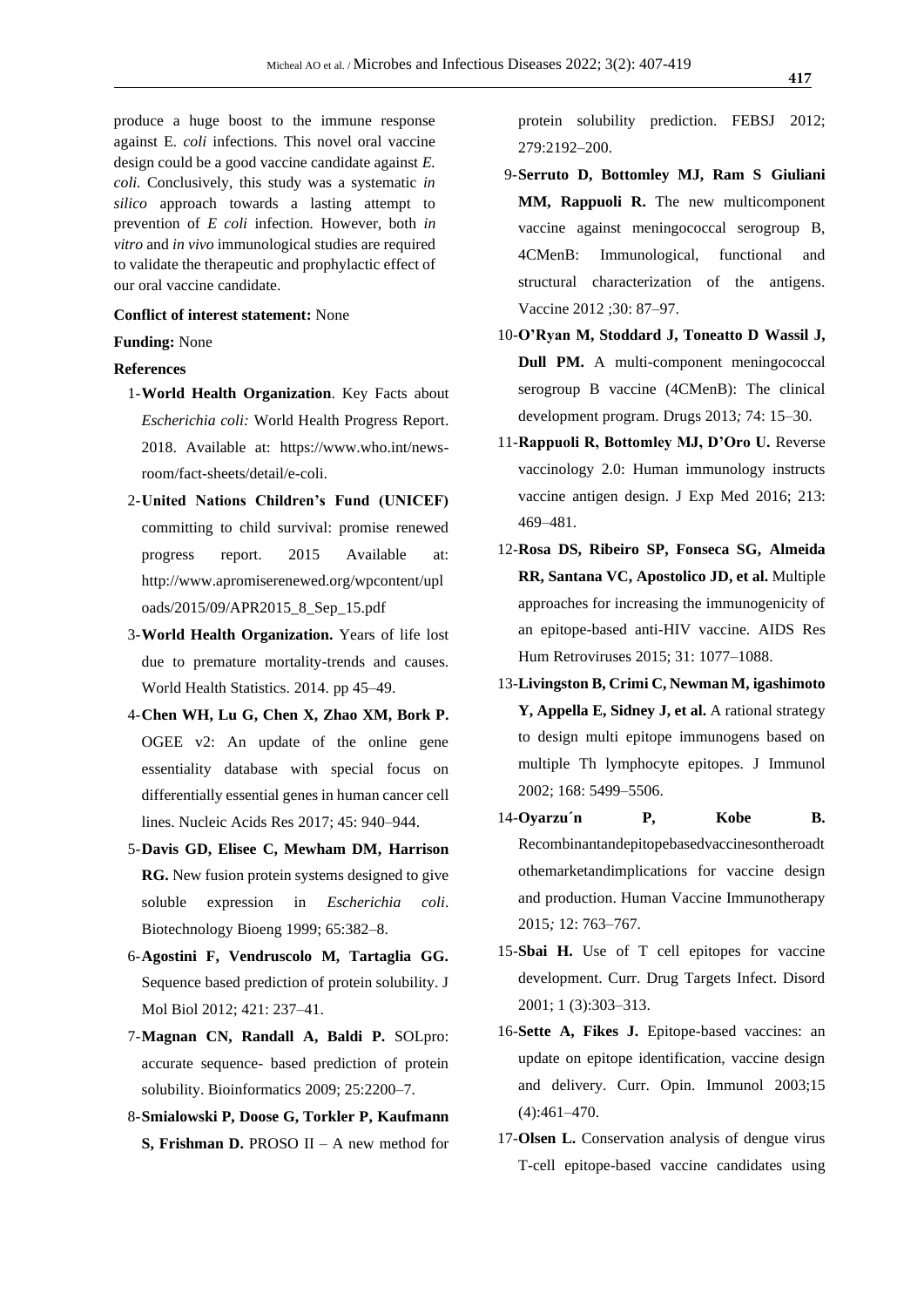peptide block entropy. Front. Immunol 2011; 2:69.

- 18-**Li GF.** Identification of immuno dominant Th1 type T cell epitopes from Schistosoma japonicum 28 kDa glutathione-S-transferase, a vaccine candidate. Acta Biochim. Biophys. Sin 2005; 37 (11):751–758.
- 19-**Pahl, G, Beitz W.** Engineering Design: a Systematic Approach. 2013. Springer Science & Business Media.
- 20-**Idicula-Thomas S, Kulkarni AJ, Kulkarni BD, Jayaraman VK, Balaji PV.** A support vector machine-based method for predicting the propensity of a protein to be soluble or to form inclusion body on overexpression in *Escherichia coli.* Bioinformatics 2006; 22: 278–84.
- 21-**Krogh A, Larsson B, Von Heijne G, Sonnhammer EL.** Predicting transmembrane protein topology with a hidden Markov model: Application to complete genomes. J Mol Biol 2001; 305: 567–580.
- 22-**Gasteiger E, Hoogland C, Gattiker A, Wilkins MR, Appel RD, Bairoch A.** Protein identification and analysis tools on the ExPASy server. The proteomics protocols handbook 2005:571-607.
- 23-**Jespersen MC, Peters B, Nielsen M, Marcatili P.** BepiPred-2.0: Improving sequence-based Bcell epitope prediction using conformational epitopes. Nucleic Acids Res 2017; 45: 24–29.
- 24-**Shey RA, Ghogomu SM, Esoh KK, Nebangwa D, Shintouo CM, Nongley NF, et al.** *In-silico* design of a multi-epitope vaccine candidate against onchocerciasis and related filarial diseases. Scientific reports 2019; 9:4409
- 25-**Xiang Z, He Y.** Genome-wide prediction of vaccine targets for human herpes simplex viruses using Vaxign reverse vaccinology. BMC Bioinformatics 2013;14(4):1-0.
- 26-**McGuffin LJ, Bryson K, Jones DT.** The PSIPRED protein structure prediction server. Bioinformatics 2000; 16:404–405.
- 27-**Yu CS, Chen YC, Lu CH, Hwang JK.** Prediction of protein subcellular localization. Proteins 2006; 64:643–651.
- 28-**Park H, Ko J, Joo K, Lee J, Seok C, Lee J.** Refinement of protein termini in template-based modeling using conformational space annealing. Proteins 2011 ;79: 2725–2734.
- 29-**Barai P, Pavadai E, Gerstman BS, Chapagain PP.** In silico identification of the vaccine candidate epitopes against the Lassa virus hemorrhagic fever. Scientific Reports 2020; 10: 7667
- 30-**Laskowski RA, MacArthur MW, Thornton, JM.** PROCHECK: Validation of protein-structure coordinates. Int Tables Crystallogr F 2012; 684– 687.
- 31-**Nezafat N, Eslami M, Negahdaripour M, Rahbar MR, Ghasemi Y.** Designing an efficient multi-epitope oral vaccine against *Helicobacter pylori* using immunoinformatics and structural vaccinology approaches. Mol Biosyst 2017; 13: 699–713.
- 32-**Rossi G, Ruggiero P, Peppoloni S, Pancotto L, Fortuna D, Lauretti L, et al.** Therapeutic vaccination against *Helicobacter pylori* in the Beagle Dog Experimental Model: Safety, immunogenicity, and efficacy. Infect Immun 2004; 72: 3252–3259.
- 33-**Naz A, Awan FM, Obaid A, Muhammad SA, Paracha RZ, Ahmad J, et al.** Identification of putative vaccine candidates against *Escherichia coli* exploiting exoproteome and secretome: A reverse vaccinology based approach. Infect Genet Evol 2015; 32, 280–291.
- 34-**Singh H, Raghava GP.** ProPred: Prediction of HLA-DR binding sites. Bioinformatics 2001; 17, 1236–1237.